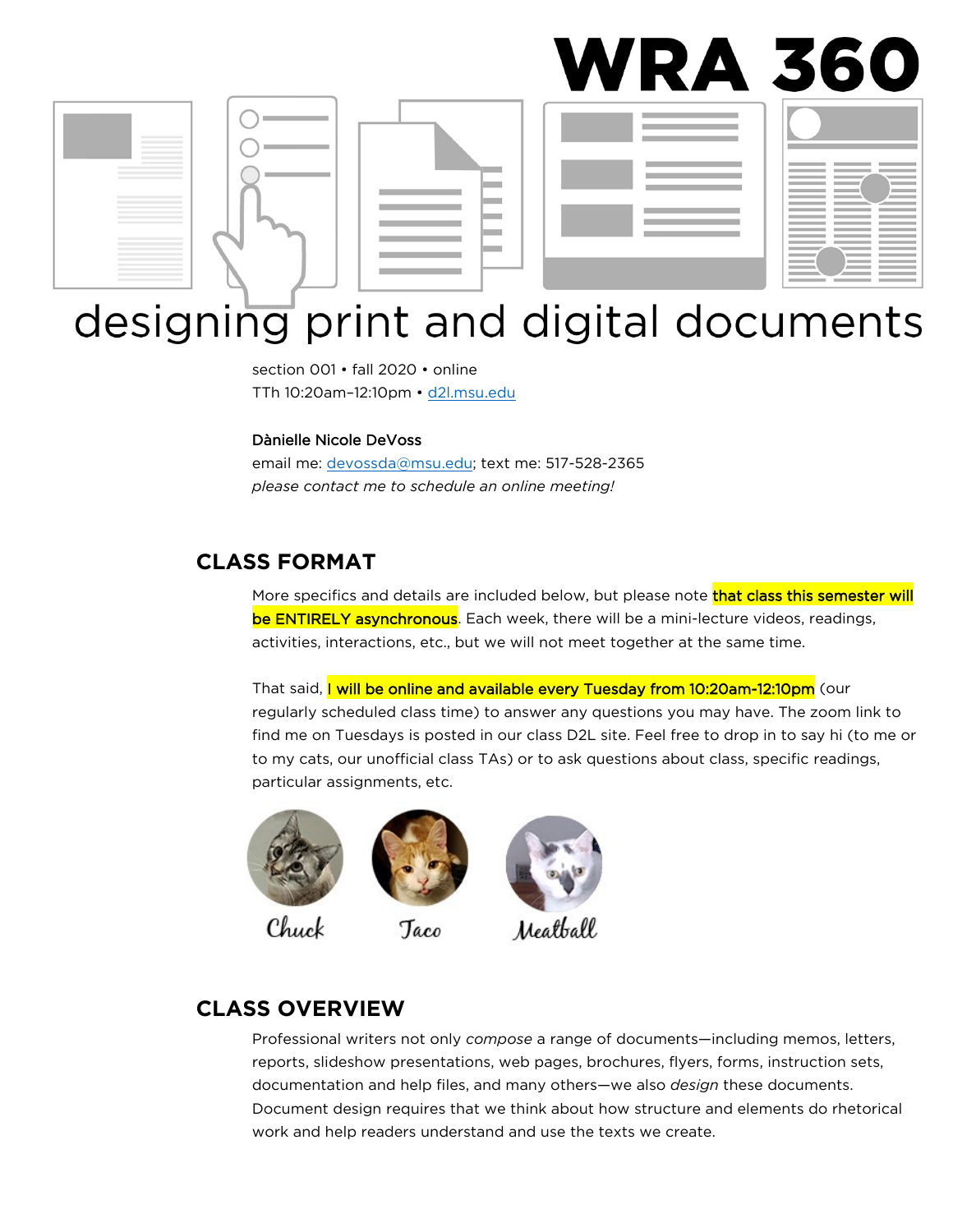Thus, in this writing-, analysis-, and production-intensive course, we will:

- explore how design elements work within different types of documents;
- consider and experiment with the different rhetorical moves that can be made with various formatting and design choices; and
- describe, analyze, articulate, and justify our design decisions.

We will also create documents using different tools (e.g., software applications like Microsoft Word, Adobe Photoshop; using online image databases and materials we gather during the semester) so that we leave the class familiar with:

- navigating audience, purpose, and context in making document design decisions;
- negotiating the cultural and ethical implications of our document design work;
- selecting among different typographical elements;
- understanding how color works in particular documents;
- working with images—knowing when to use a graphic, stock art, photograph, diagram, etc.; and
- working with data displays—knowing when to use a table, bar chart, flow chart, info graphic, etc.

## **READINGS, CLASS MATERIALS, AND REQUIRED TECHNOLOGY**

D2L [\(d2l.msu.edu/\)](https://d2l.msu.edu/d2l/loginh/): In the "Content" tab in our D2L course, you will find:

- 1. a folder that includes our class syllabus, activities, modules, and dropboxes;
- 2. a folder that contains a link to our shared class Google Drive and a link for my zoom on Tuesdays; and
- 3. a folder for each week of class; inside each folder will be a subfolder for each day of class. Each subfolder will include the reading(s) due that day and a mini-lecture video.

Shared Google Drive: Our class Google Drive folder (linked from D2L) is where we'll respond to reading prompts and share reading notes. We'll also use the Google Drive folder to save and workshop drafts.

**Software:** We will work primarily using three types of tools:

- 1. the Microsoft Office Suite, which you have access to with your MSU netID
- 2. various free online tools; and
- 3. the Adobe Creative Suite, specifically Photoshop, InDesign, and Illustrator

The College of Arts & Letters is currently working with Adobe to secure student licenses; I'm hoping by the time we start working in the Adobe Creative Suite, I'll know whether we have licenses for you or not.

If we are not able to secure student licenses for you and if you don't already have a subscription to the Adobe Creative Suite, I would suggest you budget at least a two-month subscription for work for class (the student subscription cost is \$19.99/month). Know, too, that you can access the Adobe Creative Suite on any campus computer lab.

Zoom: We will not meet for class synchronously, but know that I am available during our regularly scheduled class time on Tuesdays (from 10:20am–12:10pm); the zoom link to find me is posted on D2L.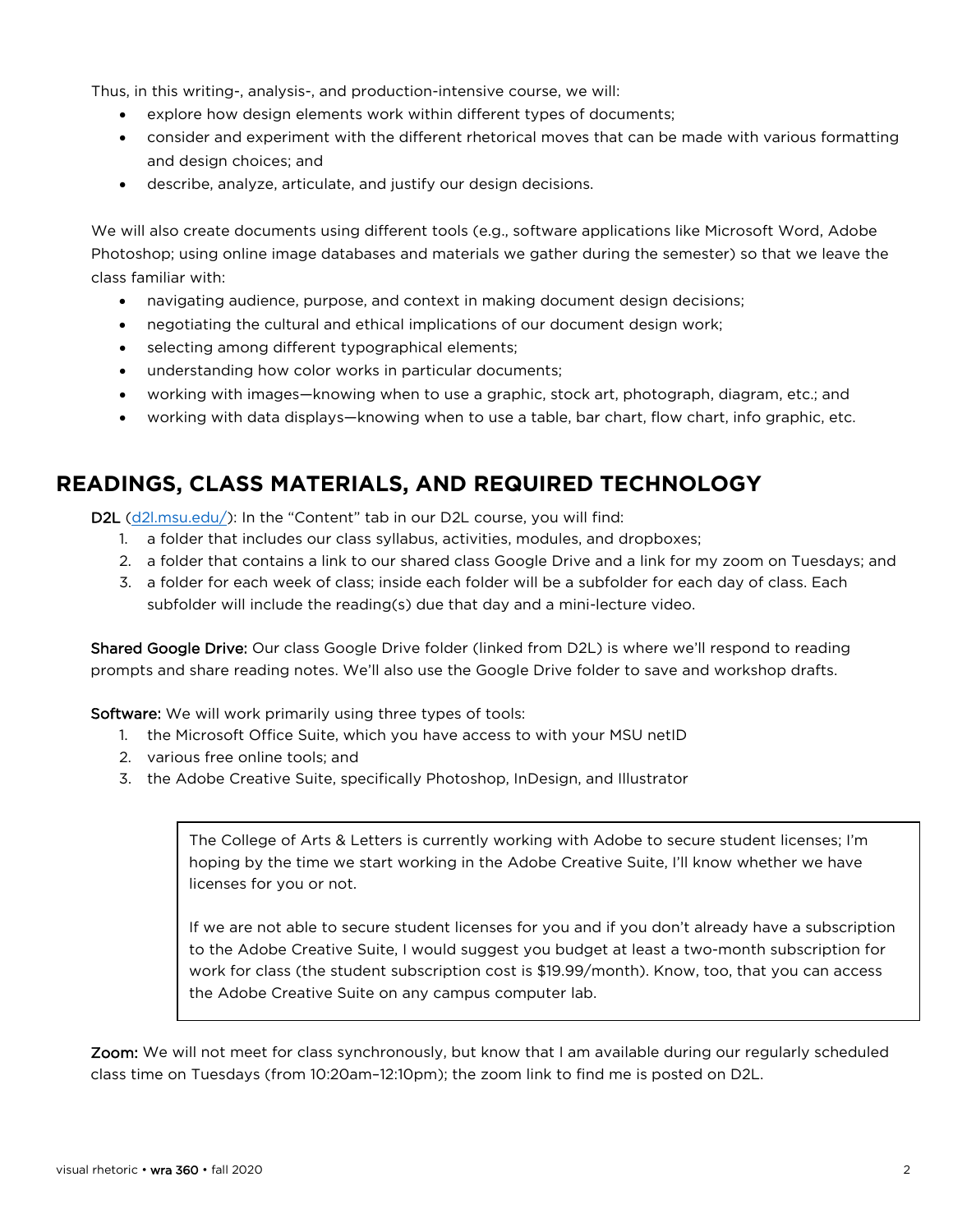# **SCHEDULE**

*Please note that depending on events during the semester, this schedule may change. If there are changes, I will try to share them as soon as possible.*

| <b>WEEK</b>                | <b>DAY</b> | <b>WORK DUE</b>                                                                                                                                                                               |
|----------------------------|------------|-----------------------------------------------------------------------------------------------------------------------------------------------------------------------------------------------|
| 1                          | Th 9/3     |                                                                                                                                                                                               |
| 2                          | T9/8       | Markel, "Designing the Document"<br>reading response                                                                                                                                          |
|                            | Th 9/10    | Dobrin, Keller, and Weisser, Chapter 2, "Rhetoric and Technical Communication"<br>$\bullet$<br>Ehses and Lupton, selection from Rhetorical Handbook<br>reading response                       |
| $T$ 9/15<br>3<br>Politics" |            | Sturken and Cartwright, Chapter 1 from Practices of Looking: "Images, Power, and<br>• reading response                                                                                        |
|                            | Th 9/17    | Lipton, Introduction to Designing Across Cultures<br>$\bullet$<br>Oliu, Brusaw, and Alred, "Using Graphics to Communicate Internationally"<br>reading response                                |
| 4                          | T9/22      | • Davis, "The Elements of the Page"<br>Cullen, "Structure and Organization"<br>Lynch and Horton, table of contents for Web Style Guide (4th ed.)<br>reading response<br>Activity 1 due by 5pm |
|                            | Th 9/24    | Spiekermann and Ginger, "Type is Everywhere"<br>Heller, Introduction to Typology<br>reading response<br>draft of Module 1 due in our shard Google Drive for online workshopping               |
|                            | Su 9/27    | • Module 1 due by 10am                                                                                                                                                                        |
| 5                          | T9/29      | • Williams, "Readability and Legibility"<br>White, "Text"<br>Before & After, "Design Below the Line"<br>reading response                                                                      |
|                            | Th 10/1    | Cullen, "Typesetting Factors"<br>• Before & After, "Callout Ideas"<br>reading response                                                                                                        |
|                            | Su 10/4    | Module 2 due by 10am                                                                                                                                                                          |
| 6                          | T10/6      | Haslam, "What is a Book?"<br>$\bullet$<br>Haslam, "Covers and Jackets"<br>"Getting Started with Kindle Direct Publishing"<br>reading response<br>$\bullet$                                    |
|                            | Th 10/8    | Xerox, "International Color Guide"<br>$\bullet$<br>"Color and Appetite Matters"<br>Morton, "Taking the Color of Medications Seriously"<br>Bengal, "Pink & Blue"                               |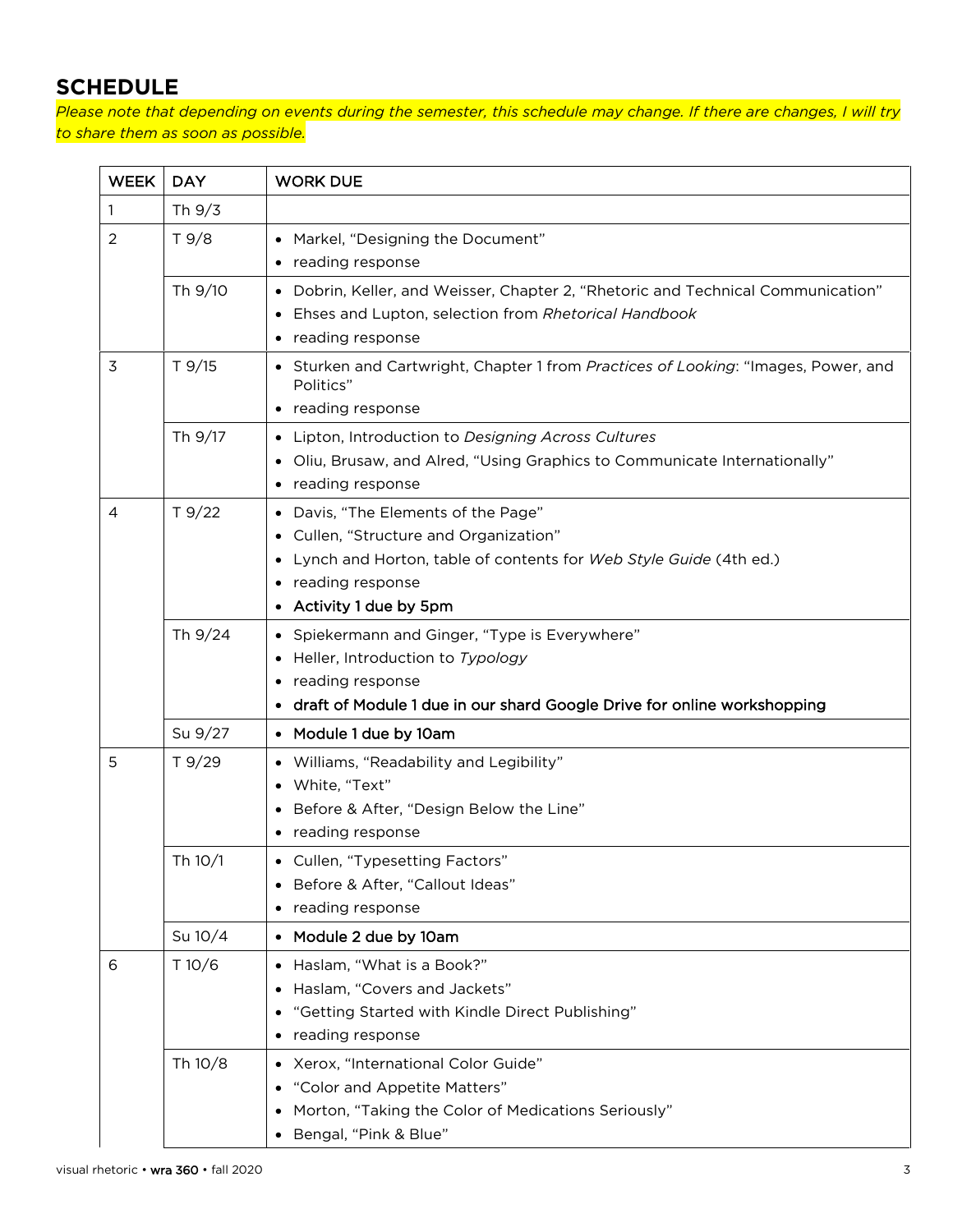| Szantó, "The Color of Revolution"<br>reading response                    |  |  |
|--------------------------------------------------------------------------|--|--|
|                                                                          |  |  |
|                                                                          |  |  |
| Williams, "Four Principles of Conceptual Presentation Design"            |  |  |
| Reynolds, Chapter 6 from presentationzen: "Presentation Design"          |  |  |
|                                                                          |  |  |
|                                                                          |  |  |
| • Heller, "Design Is One of the Most Powerful Forces in Our Lives"       |  |  |
|                                                                          |  |  |
|                                                                          |  |  |
| Baer, "Process: Prototypes and Testing"                                  |  |  |
| Cerejo, "Design Better and Faster with Rapid Prototyping"                |  |  |
|                                                                          |  |  |
| Harper, Introduction to Radical Graphics                                 |  |  |
|                                                                          |  |  |
|                                                                          |  |  |
|                                                                          |  |  |
| Before & After, "How to Design Motion"                                   |  |  |
|                                                                          |  |  |
|                                                                          |  |  |
| Module 4 Part 4 (instructions) due in our shard Google Drive for online  |  |  |
|                                                                          |  |  |
| Before & After, "Make a Theme"                                           |  |  |
|                                                                          |  |  |
|                                                                          |  |  |
| • Before & After, "Frame Shop Logo Makeover" (parts 1, 2, and 3)         |  |  |
|                                                                          |  |  |
| Aoki, Boyle, and Jenkins, Bound by Law                                   |  |  |
| Moll, "Good Designers Copy, Great Designers Steal"                       |  |  |
| Moll, "Good Designers Redesign, Great Designers Realign"                 |  |  |
| Suggett, "The Case For and Against Stock Photography"                    |  |  |
|                                                                          |  |  |
| Dragga and Voss, "Cruel Pies: The Inhumanity of Technical Illustrations" |  |  |
|                                                                          |  |  |
|                                                                          |  |  |
| Markel, "Choosing the Appropriate Kind of Graphic"                       |  |  |
| Wilbur and Burke, "Explaining How Things Work"                           |  |  |
|                                                                          |  |  |
|                                                                          |  |  |
|                                                                          |  |  |
| draft of Module 5 due in our shard Google Drive for online workshopping  |  |  |
|                                                                          |  |  |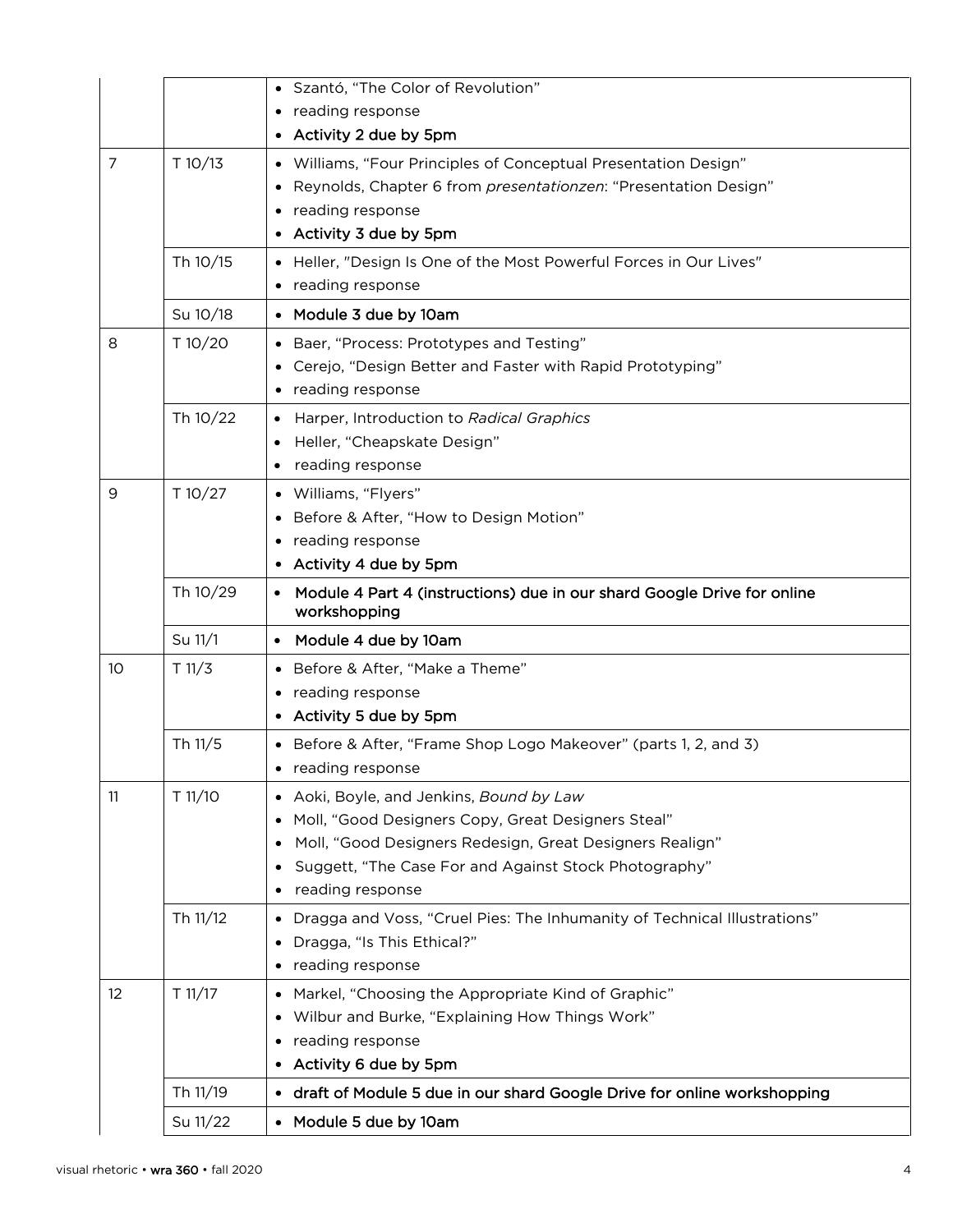| 13 | T 11/24  | Kimball and Hawkins, chapter excerpt, "Choosing a Print Format"<br>$\bullet$<br>Before & After, "Design a Multi-purpose Flyer"<br>٠<br>Before & After, "Design a Flier that Sells"<br>$\bullet$<br>reading response<br>٠                |
|----|----------|-----------------------------------------------------------------------------------------------------------------------------------------------------------------------------------------------------------------------------------------|
|    | Th 11/26 | • NO CLASS-THANKSGIVING                                                                                                                                                                                                                 |
| 14 | T 12/1   | Before & After, "How to Design a Small Poster"<br>$\bullet$<br>Before & After, "Design a Brochure of Squares"<br>$\bullet$<br>Before & After, "Design a Story-style Brochure"<br>٠<br>reading response                                  |
|    | Th 12/3  | Kimball and Hawkins, "Production"<br>$\bullet$<br>reading response<br>٠<br>draft Module 6 due in our shard Google Drive for online workshopping                                                                                         |
|    | Su 12/6  | • Module 6 due by 10am                                                                                                                                                                                                                  |
| 15 | T 12/8   | • at least three "Day in the Life" readings posted on D2L<br>reading response                                                                                                                                                           |
|    | Th 12/10 | MSU Career Passport and MSU 12 Essentials for Success<br>٠<br>Steck, "How to Create a Killer Writing Portfolio for Freelancers"<br>Quinn, "6 Elements of a Kick-Ass UX Writing Portfolio"<br>$\bullet$<br>reading response<br>$\bullet$ |
| F  | W 12/16  | • Module 7 due by noon; any revised work due by noon                                                                                                                                                                                    |

# **GRADES**

Your final course grade is made up of:

Your final course grade will be calculated as:

| points              | percentage      | grade             |
|---------------------|-----------------|-------------------|
| $2750 - 2612 = A$   | $100 - 96 = A$  | $4.0 - 3.7 = A$   |
| $2611 - 2475 = A/B$ | $95-91 = A/B$   | $3.6 - 3.1 = A/B$ |
| $2474 - 2337 = B$   | $90 - 86 = B$   | $3.0 - 2.7 = B$   |
| $2336 - 2200 = B/C$ | $85 - 81 = B/C$ | $2.6 - 2.1 = B/C$ |
| $2199 - 2062 = C$   | $80 - 76 = C$   | $2.0 - 1.7 = C$   |
| $2061 - 1925 = C/D$ | $75 - 71 = C/D$ | $1.6 - 1.1 = C/D$ |
| $1924 - 1787 = D$   | $70 - 66 = D$   | $1.0 - .7 = D$    |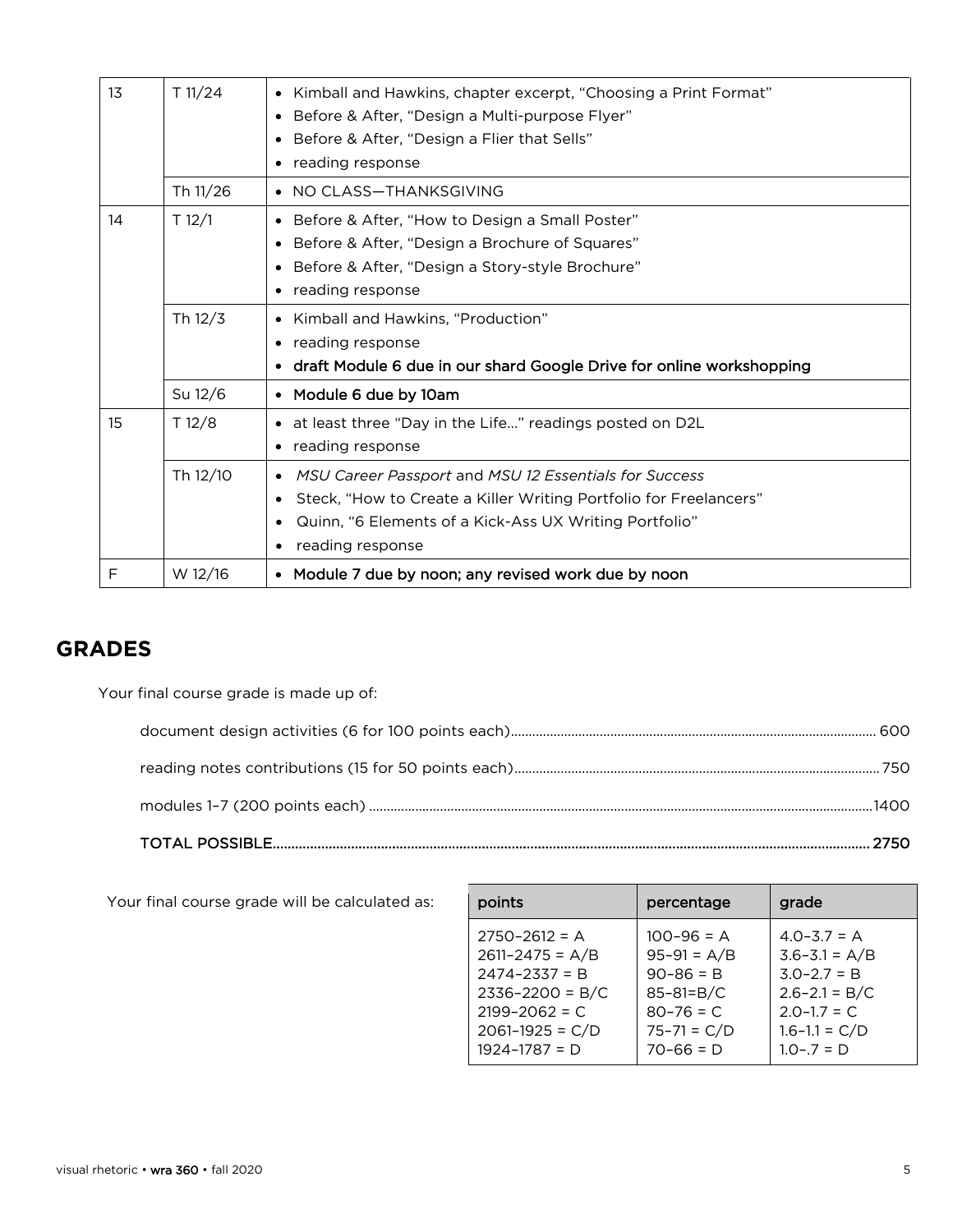# **ASSIGNMENTS**

note that these are just brief overviews—full-length assignments and examples will be provided during class

| document design collection                                                                    | This is an optional assignment, but one I much very recommend that you<br>engage in. Every week, add a document (or two or three or four or more) to<br>your collection. You might look for interesting letterhead, flyers,<br>photographs, announcements, invitations, newsletters, images from the<br>web, brochures, wrappers or labels, magazine ads, etc.<br>Save these materials in a folder (print and/or digital) and feel free to draw<br>on them for ideas, examples, or inspiration during class and in your reading<br>notes contributions, your design activities, and your module work.                                                                  |
|-----------------------------------------------------------------------------------------------|------------------------------------------------------------------------------------------------------------------------------------------------------------------------------------------------------------------------------------------------------------------------------------------------------------------------------------------------------------------------------------------------------------------------------------------------------------------------------------------------------------------------------------------------------------------------------------------------------------------------------------------------------------------------|
| reading notes contributions<br>750 points; ongoing<br>for full points, contribute 15          | Weeks 2 through 15 of class, I will post a prompt related to the readings on<br>our shared Google Drive folder (accessible through D2L). As you read or<br>after you read—but before midnight on Sunday eastern of each week of<br>class-comment on the prompt I've provided. Feel free, also, to respond to<br>each other in, on, or for your response!.                                                                                                                                                                                                                                                                                                              |
| times during the semester<br>for 50 points per<br>contribution                                | The two goals of the reading notes are, first, for you to reflect on and<br>respond to the readings we're doing for class, and, second, to create a huge,<br>ongoing repository of good ideas, illustrations, illuminations, and more-that<br>we can all contribute to and draw from.<br>Note that reading responses are due each week by midnight eastern on<br><b>Sunday and you can't go back in time.</b> For instance, if you choose to<br>respond to the week 3 Tuesday reading prompt, you must do so by Sunday,<br>September 20 at midnight eastern. If you choose to respond to the week 5<br>Thursday reading prompt, you must do so by Sunday, October 4 at |
|                                                                                               | midnight eastern. I'll post ongoing contributions and grades three or four<br>times during the semester on D2L, but you should keep track of how many<br>reading responses you've posted.                                                                                                                                                                                                                                                                                                                                                                                                                                                                              |
| design activities<br>600 points (six activities,<br>100 points each)<br>due dates on schedule | The six required class activities are smaller activities that provide a space<br>for us to play and experiment and to wrestle with concepts and ideas that<br>we're discussing and reading about. Activities must be completed in the<br>order in which they appear on the course schedule; activities will be made<br>available and should be submitted on our class D2L site, in the "syllabus,<br>activities, modules, and dropboxes" subfolder.                                                                                                                                                                                                                    |
| class modules<br>1400 points (seven modules,<br>200 points each)<br>due dates on schedule     | The seven required class modules are longer, larger activities that provide a<br>space for you to gain some hands-on writing and design practice and to put<br>concepts from class and from class readings into practice. Modules must be<br>completed in the order in which they appear on the course schedule;<br>modules will be made available and should be submitted on our class D2L<br>site, in the "syllabus, activities, modules, and dropboxes" subfolder.<br>Drafts of some module work will be due for online workshopping; due dates<br>are included in the schedule above, and drafts for workshopping will be<br>shared on our class Google Drive.     |